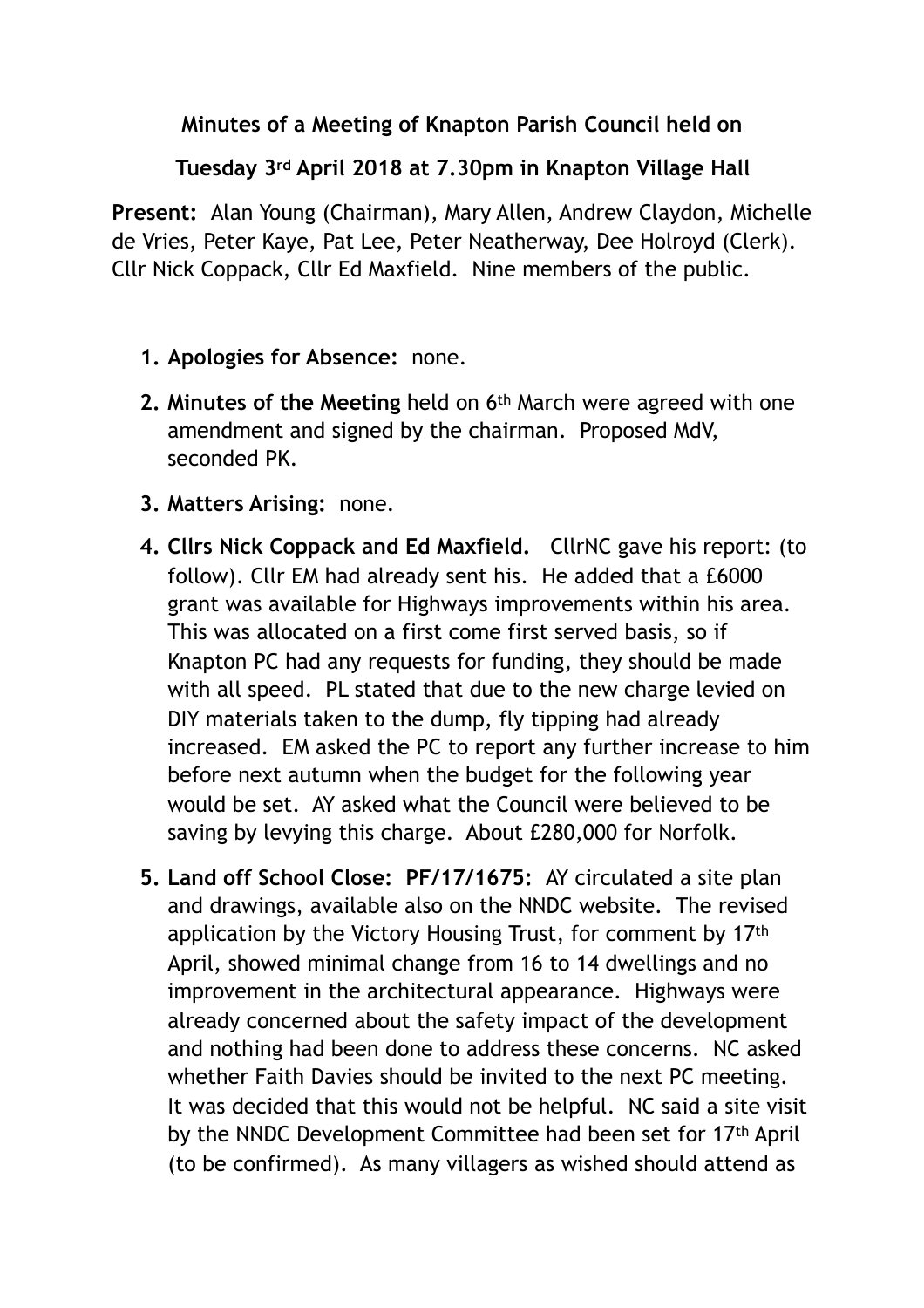a silent protest. The application was expected to go to Committee in May and the Chairman of KPC, when two members of the public would have the right to speak.

As before, the PC supports the building of affordable housing but the proposed development was, ugly and too crowded for the site and would result in too large a population and traffic increase for a village the size of Knapton. PK said he believed that NNDC was selling the plots for an individual plot price of £12,500, well below market price. PN asked for a definition of affordable housing. `Houses could not be sold on the open market`. MdV asked about the possibility of the village of Knapton purchasing the land and finding a suitable, sympathetic developer. It was not believed NNDC would consider this. NC said since 2015, government grants to Housing Trusts such as VHT had been reduced. PL said the village needed younger residents. At the public meeting held in January, at which eighty village residents were present, not one knew of a relative wishing to move to Knapton. NC urged residents to once more put in their objections to this plan. All would be considered when it went to Committee. It was believed the decision whether to approve or reject was very close. MdV asked whether, as the plot price was so low, buyers could make a profit when they sold. Houses could not be sold on the open market for five years from time of purchase. MdV asked whether Southrepps PC had been approached. AY had spoken to the Chairman. Apparently VHT had amended their plan to build in Southrepps by replacing planned garages with parking spaces.

The PC agreed that a public meeting should be held. This was set for Tuesday 10th April at 7.00 in the Village Hall. MdV would do a flier for delivery to every house in the village. This would also go to those on the Knapton News mailing list.

NC suggested the PC do a census to determine how much traffic was using Hall Lane. There had been 7 accidents in the past 18 months in Hall Lane. This development could only cause addition to that number. Highways had been clear in their objections and PK asked how it was that they had been over-ruled.